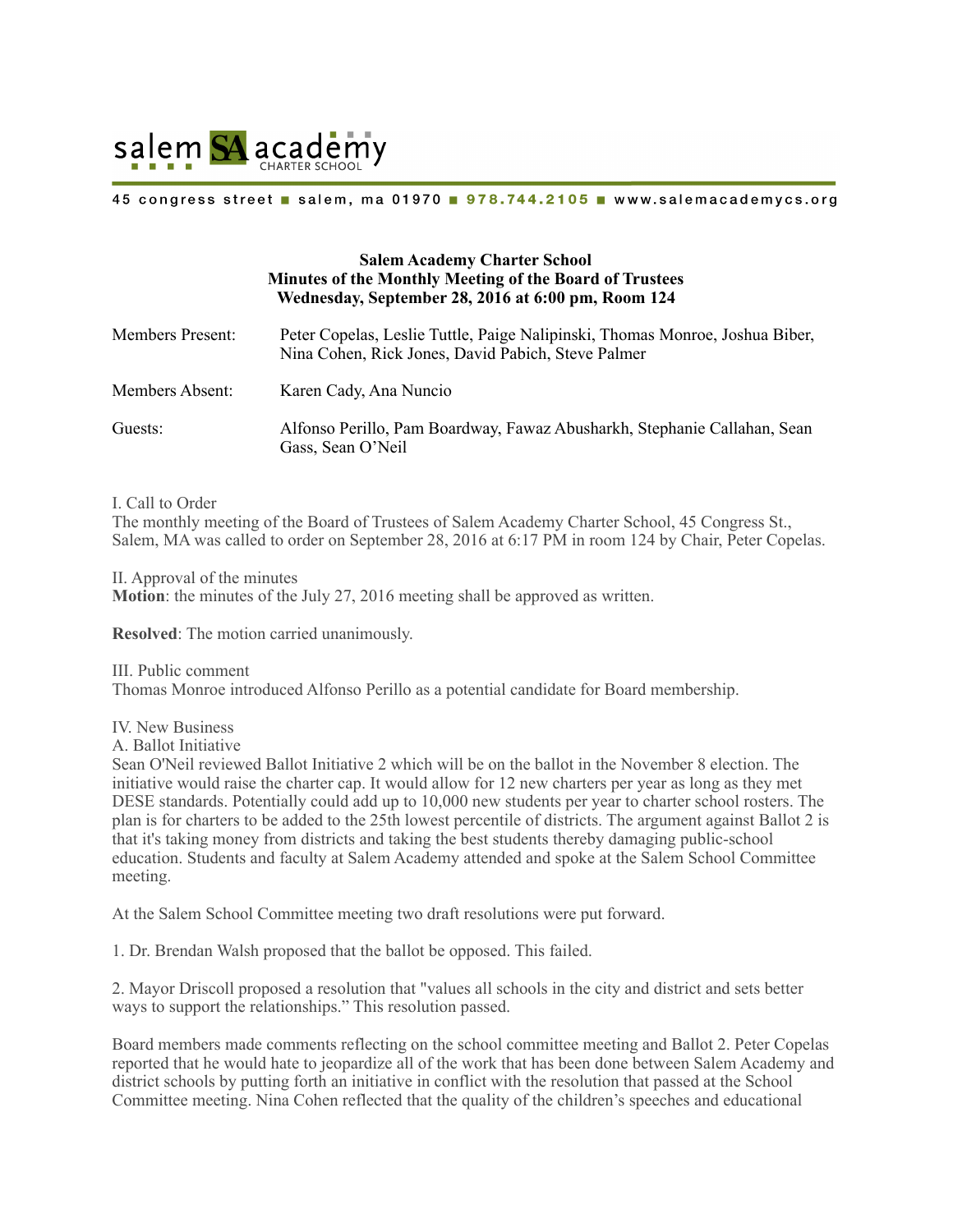success speaks more loudly than any resolution or initiative that we could put forward. She also reported that there is a regional office in Salem for the Ballot 2 group and encouraged members to visit if they had questions. Stephanie Callahan reported that she felt it was important that staff and board members not be so neutral that stakeholders get confused about our feelings regarding charter schools.

With permission of the chair, Fawaz Abusharkh reported on Great Schools Massachusetts meetings and discussed suggestions for moving vote forward with educating voters.

### B. Board leadership transition-

Sean O'Neil reminded the board that the nominating committee for trustees is a committee of the whole. Peter Copelas (Board Chair), Leslie Tuttle (Board Vice Chair), and Paige Nalipinski (Secretary), will be leaving after the December meeting. It's important that the new Chair of the Board and the new ED work well together.

Anyone on the board interested in Board Chair, Vice Chair or Secretary should reach out informally to Peter Copelas.

### C. HR and Education committee chairs-

Peter Copelas informed board members that Karen Cady has agreed to be the HR chair and the education committee is still very much searching for board representation.

### V. SFC report

Pam Boardway reported that at their last meeting approximately 25 people attended. They have changed the format and they will have four meetings per year for business and three workshops (November, February and May). In the background, committee work will be ongoing. With regard to fundraising, the same successful campaigns will be utilized including Yankee Candle, Food for Thought raffle and Box Tops. The next meeting will be held on Wednesday, December 7.

# VI. Head of School and Principal report –

A. Stephanie Callahan and Sean Gass reviewed academic programs including the transition to Rediker, which has included some growing pains but overall has been working well and the company has been very responsive. MCAS and PARCC results were reviewed. Our students are outperforming their peers across the city and state with increased math scores (at the high school level) and increases science and ELA across all grades. Nine students have been nominated for the Posse Scholars award. Eight decided to move forward and all eight have gotten through the first level and are now moving on to formal interviews.

B. Human Resources update – six of our eleven new teachers are first year teachers. Professional development for the school year will focus on *classroom management* for the lower school teachers and *parent engagement* for the upper school teachers.

C. A complete list of quarter one school events was provided to all board members.

#### VII. Executive director report

A. Sean O'Neil reviewed enrollment data, highlighting that we currently have 445 students, down from 460. We are budgeted for 446. We have been unable to replace the children who have left at the 10th and 11th grade per our charter policy. Sixty five ninth graders were on the waitlist and have all been exhausted. Thirty six students have declined the offer for admission. The waitlist for sixth grade enrollment continues to be quite robust.